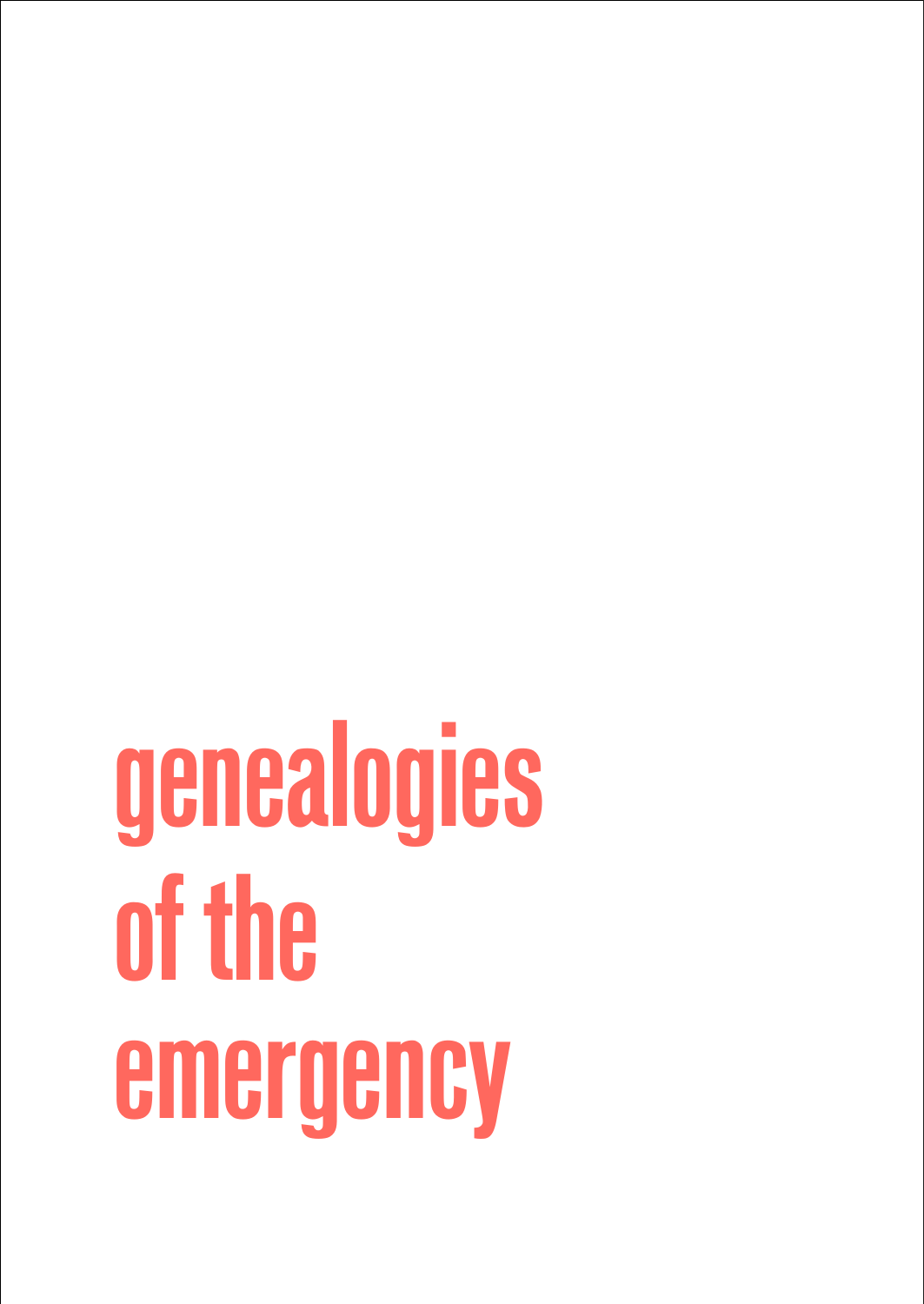A Conversation on Race, Climate and Museums with Subhadra Das & Ashish Ghadiali facilitated by Rodney Harrison (RH) & Henry McGhie

Subhadra Das (SD) is a historian, writer, broadcaster and comedian. For nine years, she was Curator of the Science Collections at University College London (UCL) where she worked with the Eugenics and Pathology Collections, and the auto-icon of Jeremy Bentham. In 2021, she was a Researcher in Critical Eugenics at UCL's Sarah Parker Remond Centre for the Study of Racism and Racialisation. She regularly talks to diverse audiences in classes, seminars, lectures, public talks and stand-up comedy about all aspects of her work from the history of eugenics and scientific racism to working with human remains. She uses historical archives and museum objects to tell decolonial stories in engaging and affirming ways.

Ashish Ghadiali (AG) is a filmmaker and activist who organises with the climate justice collective Wretched of the Earth. He is a member of the co-ordinating committee of the COP26 Civil Society Coalition and a commissioning editor at Lawrence and Wishart Books where he is developing a new Soundings imprint, to be launched with a slate of books on Race and Ecology in 2022. He was formerly Race Editor, then Co-Editor of *Red Pepper* magazine (2017 – 2020) and part of the team that set up the Freedom Theatre in Jenin Refugee Camp (in 2006). Ashish's 2016 feature documentary, *The Confession*, explored the geopolitical arcs of the War on Terror through the testimony of former Guantanamo detainee Moazzam Begg. Ashish is currently developing new projects for film and TV with BBC Studios and BBC Films and is a regular contributor to *The Observer New Review*.

Henry McGhie (HM) has a background as an ecologist, museum curator and senior manager. He established Curating Tomorrow in 2019 to support museums and their partners to accelerate and enhance their contribution to sustainable development agendas, including the SDGs, climate action, biodiversity conservation and human rights. He is a member of the International Council of Museums Sustainability Working Group and IUCN Commission on Education and Communication. He is a member of the *Reimagining Museums for Climate Action* research project team and a co-curator, with Rodney Harrison and Colin Sterling, of the *Reimagining Museums for Climate Action* exhibition.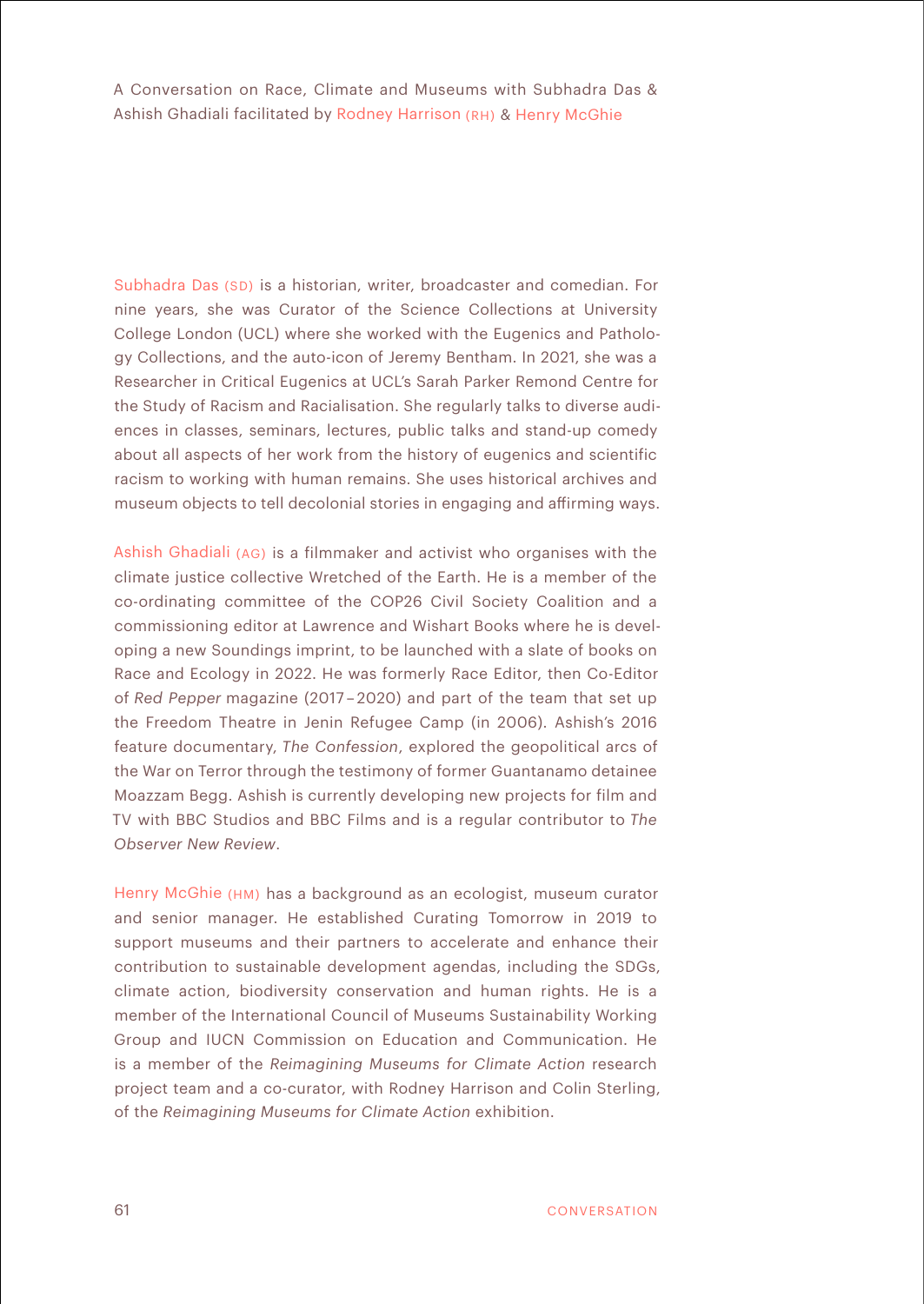AG [Wretched of the Earth](https://www.facebook.com/wotearth/) emerged around 2015 in response to the Global Climate March. It was really about people of colour self-organising within the climate movement to draw attention to the frames of global justice, the intersection of race and climate, and the crucial fact that the people on the frontlines of climate breakdown are the people who are least responsible for causing it, who are largely Black and brown people of the global south. So that was the point of origin.

And then in the spring of 2019, as the climate movement shifted and became more present in public consciousness, through Extinction Rebellion and the youth strikes and the emergence of new actors like Greta Thunberg, the group felt the need to intervene within the discussion which was emerging at that time. We presented an [open letter to Extinction Rebellion](https://www.redpepper.org.uk/an-open-letter-to-extinction-rebellion/) that attempted to take the line of a critical friend, sharing many common aims and objectives, and not wholly critical about the kind of tactics around mass arrests that were being used, but trying to draw attention to the omission of race within that schema, as well as the centrality of race within the problem of climate more generally. The aim was to encourage them to look at the tactics that were being used and who they included and who they excluded, at the intersection of policing Black communities, at the politics of the border, and the relationship of those issues to the ongoing climate emergency. It was really with that open letter that Wretched of the Earth caught a global public imagination and rose to a new degree of prominence.

In 2019, it was agreed that the overarching strategy of Wretched of the Earth would focus on reparations, on reparatory justice and on building an awareness within the climate movement about the necessity of reparation. But then 2020 and the pandemic knocked us off course in different ways. Individuals within the collective were caught up with financial issues, issues of community care and other pragmatic concerns which the pandemic raised for many people. That ethos of care is very much the underlying motivation for what we do, and so it assumed centre-stage. For me the year somehow led towards the COP26 mobilisation. I've ended up, through Wretched, getting involved in the [COP26 Civil Society Coalition](https://cop26coalition.org/)'s political strategy, and working to organise diverse grassroots organisations, including with activists from Extinction Rebellion, school strikers, Green New Deal UK etc, to start to address climate justice as a key part of the international climate conversation. Now we're looking at how to bring that back together in the run-up to COP26 and beyond, to renew that focus on reparations and reparatory justice.

RH How does this relate to the work that you're now doing for the Sarah Parker Remond Centre for the Study of Race and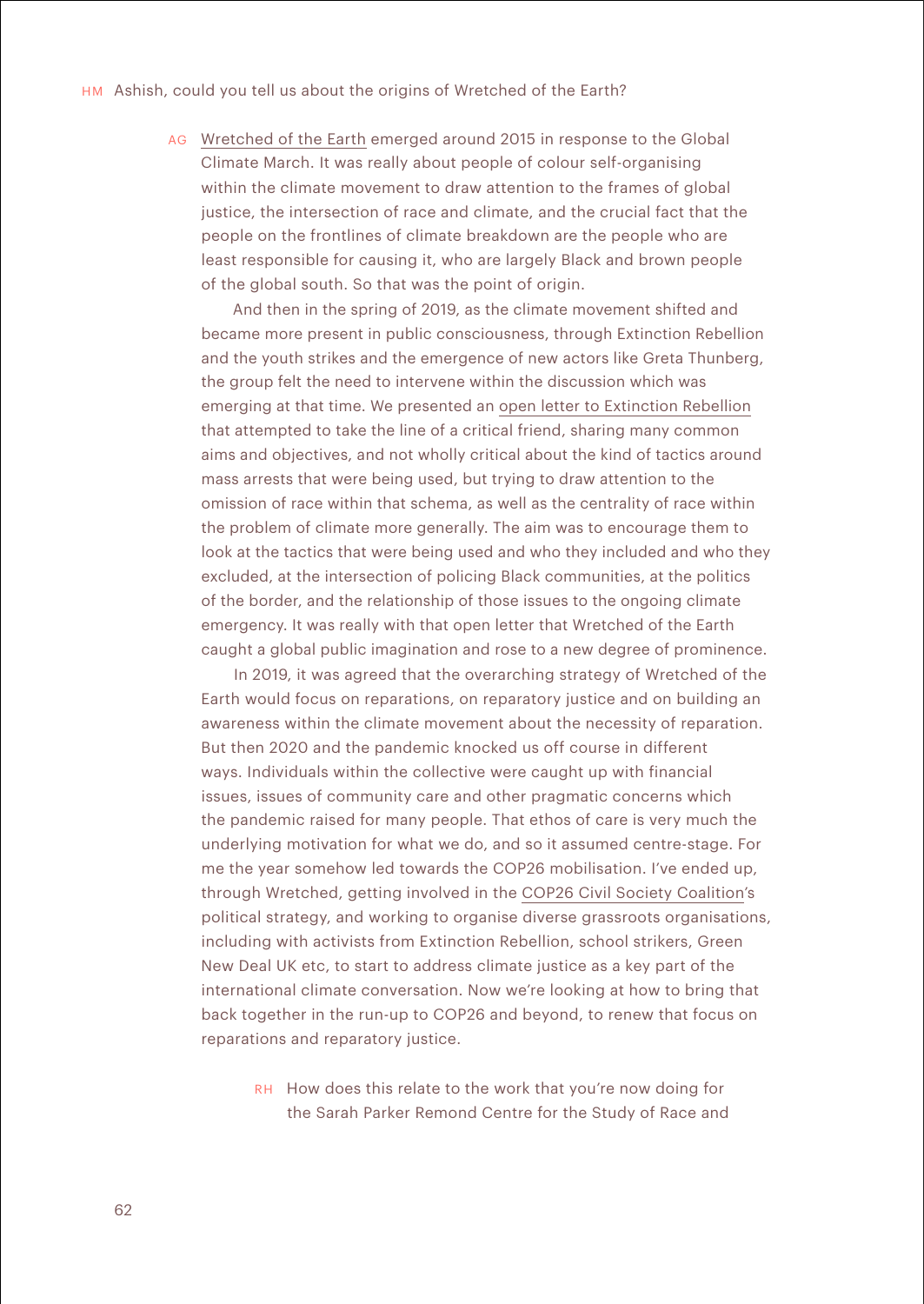Racialisation at UCL? And can you tell us about what it means to be an activist-in-residence at a university?

AG The initiative that I'm currently working to develop with the UCL Climate Hub is called [A 1.5˚C Charter for COP26 and Beyond,](https://www.ucl.ac.uk/climate-change/partnerships/15c-charter) and it is a direct reflection of the situation across the different groups and organisations I've been interfacing with through the COP26 Civil Society Coalition.

The background to this is that around February or March in 2019 I was asked to speak about climate justice on Keir Starmer's campaign for the UK Labour Party leadership. He was holding a "listening event" and pitching himself as a champion of climate justice in the hunt for climate votes and race votes. What was coming from his campaign team was pretty flimsy, and that was pretty much what I said on the platform. We invited them, if they wanted to take climate justice seriously, to work with people like us to school them, which they initially made positive noises about. Obviously, once he had won the election, he started to backtrack. By that point though a certain momentum had already been created in which members of Wretched of the Earth, in collaboration with others, were trying to bring people around the table to start to address questions that in a way haven't really been addressed at the level of mainstream policy – about the fundamental limitations of the idea of a green new deal, of green growth, of the green industrial revolution – and the reality that unless we engage with the discontents of extractivism, then we are simply rolling into a new era of exploitation and ecological catastrophe.

It became apparent that while Wretched of the Earth had been operating as a protest group, or grassroots activist group, there were suddenly a lot of people coming to us within the movement and within the policy space, saying "Okay, your critique is really compelling, where does that lead in terms of policy? How can we facilitate the emergence of a climate justice policy agenda?"

We started working towards that, as I say, initially in dialogue with the Labour Party frontbench. In the meantime, we found there was actually more genuine interest in engaging from the COP26 unit of the government in the Cabinet Office, who were very keen in the run-up to the COP to demonstrate inclusion of the kind of groups that we were bringing together. They invited us to brief them early in the new year, and that invitation led to a significant reflective discussion amongst ourselves on what the climate justice asks of COP26 really are, which in turn led to a strong response very much led by people of experience – including Farhana Yamin, the climate lawyer and former negotiator of the Paris Agreement and Asad Rehman, Executive Director of War on Want and co-founder of Wretched of the Earth – that what was important, for us as UK civil society, was to underline the importance, above all for the world's most vulnerable communities, of limiting global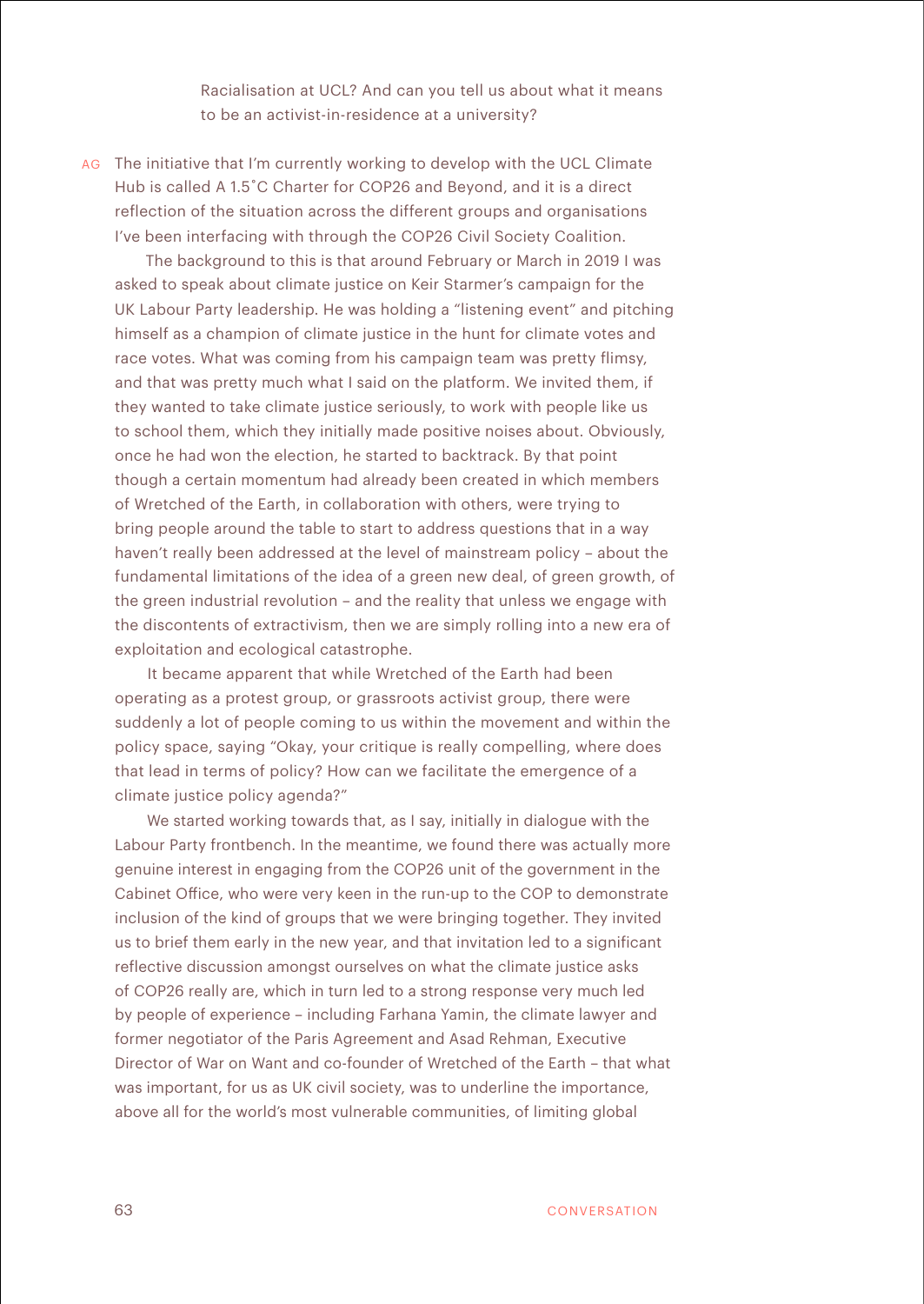warming to 1.5˚C. We feared that this target – a demand from the governments of the global south since Copenhagen in 2009 – was something that the UK Presidency was hoping to consign to the dustbin of history at COP26. On this issue of 1.5˚C, what we were seeing, across the climate movement, was a number of key organisations afraid to engage with the language of what they feared might prove an impossible target to achieve. They feared that failure might demoralise the general public, and so sought a more "optimistic" message. But this approach, to many of us, seemed to point towards a crucial moral predicament that we face in 2021 – that we've come to a point where we could be so scared to talk about the possible negative impacts of what's coming down the line, that we would rather ignore them completely than actually engage with the reality of what those impacts are. A lot of that was being packaged under the banner of optimism, or the banner of positive accelerationism, which was emerging around COP26. It seemed to me to be a paradigm in ascendancy that really needed to be challenged and replaced.

The 1.5˚C Charter has developed as a response to this, in dialogue with key climate scientists like Tim Lenton, whose work on tipping points is very much central to the positive accelerationist philosophy, but who himself completely recognizes that unless there are values underpinning that, it doesn't actually get us on track towards ecological equilibrium. So, Tim Lenton has been a key coarchitect of that vision, as have Simon Lewis and Mark Maslin at UCL. The 1.5˚C Charter aims to set out a new paradigm for climate finance for the 2020s. Rather than averting our eyes from the horror in front of us, the aim is to start to develop a language and a culture of looking the crisis in the eye and speaking about it in pragmatic terms.

The denialism that still runs our country, and many others, makes it still viable for the UK's Prime Minister to stand up in Parliament and say that net zero 2050 is as fast as we can afford to decarbonise without breaking the back of the economy. That's obviously a fiction, it's a small 'c' conservative fiction that is about maintaining the status quo for fear of actually doing what's needed, built on the complete failure to look at the actual impacts, the actual cost benefit of breaching 1.5˚C.

The costs of breaching 1.5˚C in any way you look at it, are going to far outweigh the costs of limiting global warming to 1.5˚C. Those costs will be globally distributed, they will be most felt by the people with the least resources to mitigate against those impacts. Crucially, they'll be intergenerational – we don't incur those costs the day that we breach 1.5˚C – our children do and our grandchildren do. Those costs will spiral on for at least 70 years, but without the right culture of leadership they continue to spiral. So, in terms of the paradigm that we are looking to lay out, this is the one that gets us back on track. It's the one that allows us to say this is the nature of the crisis that we face, and any mechanisms that are going to be effective, need to be commensurate with that problem.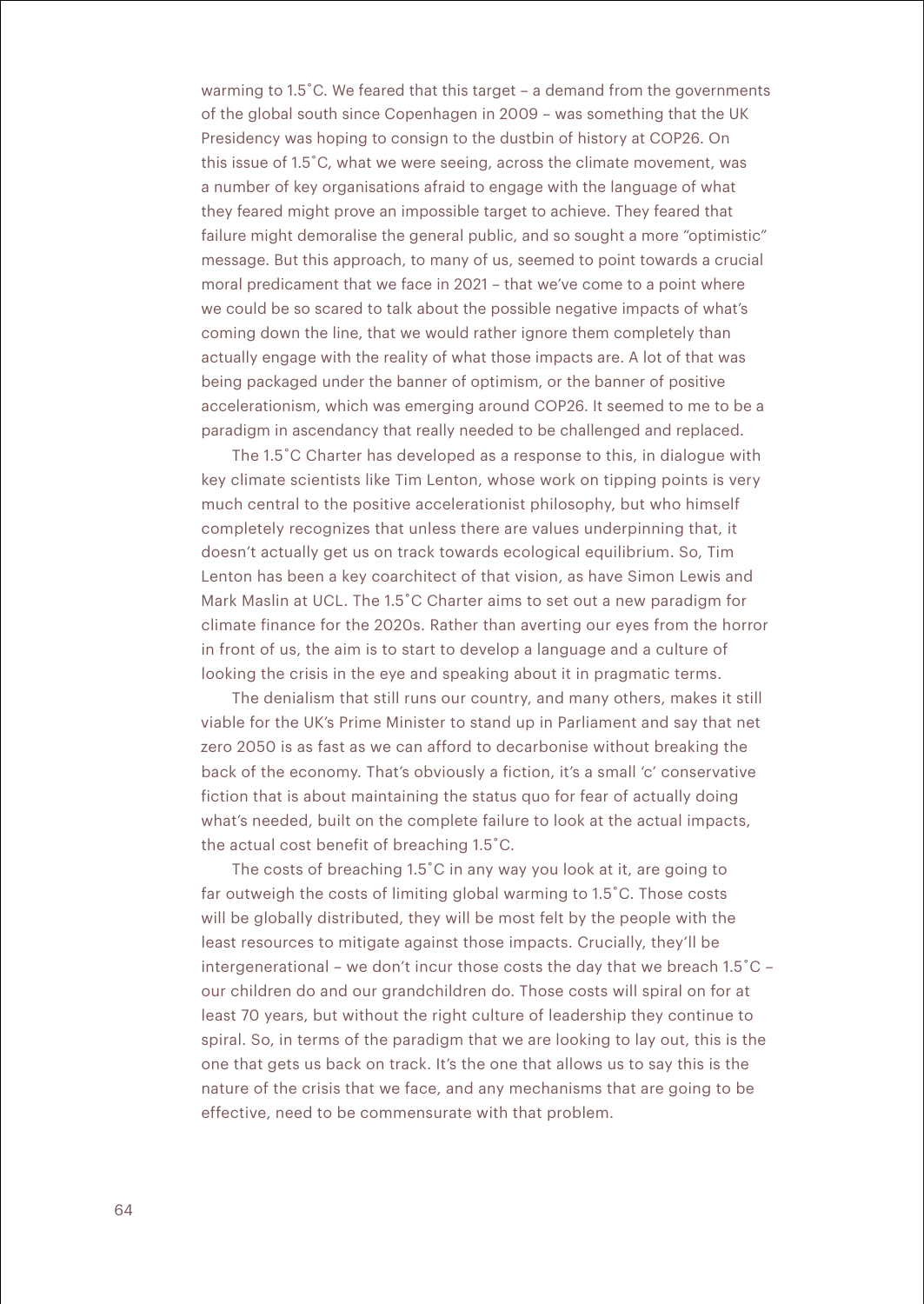RH To segue from one form of denialism to another form of denialism, I want to turn to Subhadra, who up until recently, has been a colleague of yours in the Sarah Parker Remond Centre for the Study of Race and Racialisation, working on a project on the history of eugenics at UCL.

And in some ways they seem like unconnected issues at first glance, but I think both you and Ash have variously pointed to the ways in which the inequalities which mean that climate change differentially affects indigenous, Black and Minority Ethnic people, as well as people in the global south more extensively, relates to the history of scientific racism, and the endless progress narratives which were established and have been supported by the discourses developed in 19th century museums through until today. This has been something that we've been really keen to emphasise and try to unpack in the *Reimagining Museums for Climate Action* project. I wondered if you could talk to us a little bit more about your work on eugenics and how you see it as relating to these entangled issues of museums, climate and global inequalities?

SD Thank you for the invitation. There is so much in what Ash has been talking about that I sympathise with and understand, and I feel like these are similar problems that we're addressing. Particularly as you say, there is a form of denialism about eugenics and systemic racism in the context of the University and in the context of our society more widely which I have been trying to address and which connects directly with the differential impacts of climate on Indigenous, Black and Minority Ethnic people throughout the world.

Despite the fact that the "science" of eugenics had been arguably disproven by people working in the UCL Genetics Department in the 1960s and 1970s, when I started working for UCL [a series of very prominent scientists associated with the eugenics](https://www.ucl.ac.uk/news/2021/jan/ucl-makes-formal-public-apology-its-history-and-legacy-eugenics)  [movement were still celebrated and commemorated with their names on buildings,](https://www.ucl.ac.uk/news/2021/jan/ucl-makes-formal-public-apology-its-history-and-legacy-eugenics) and this was still not a part of the overall conversation at the University in ways that I thought were important. When I started curating the thing that is called the [Galton](https://www.ucl.ac.uk/culture/ucl-science-collections)  [Collection](https://www.ucl.ac.uk/culture/ucl-science-collections) at UCL, by rights really it should be called the Eugenics Collection, it was clear to me that these conversations were starting to bubble up, but they were not necessarily part of the mainstream, and I felt like as curator of that collection it was my role to bring that into the mainstream more. In doing this, a couple of the people who were influential in my thinking and approach to these issues were Dr. Nathanial Adam Tobias Coleman, who was Research Associate in the Philosophy of 'Race' at UCL at the time, and Dr Debbie Challis, who was at the [Petrie Museum of Egyptian Archaeology](https://www.ucl.ac.uk/culture/petrie-museum).

They collaborated on an event called UCL Faces Race, which was I think probably the first time the conversation around the history of UCL, the history of eugenics and how race fits into that question, was really discussed openly. Debbie went on, as part of the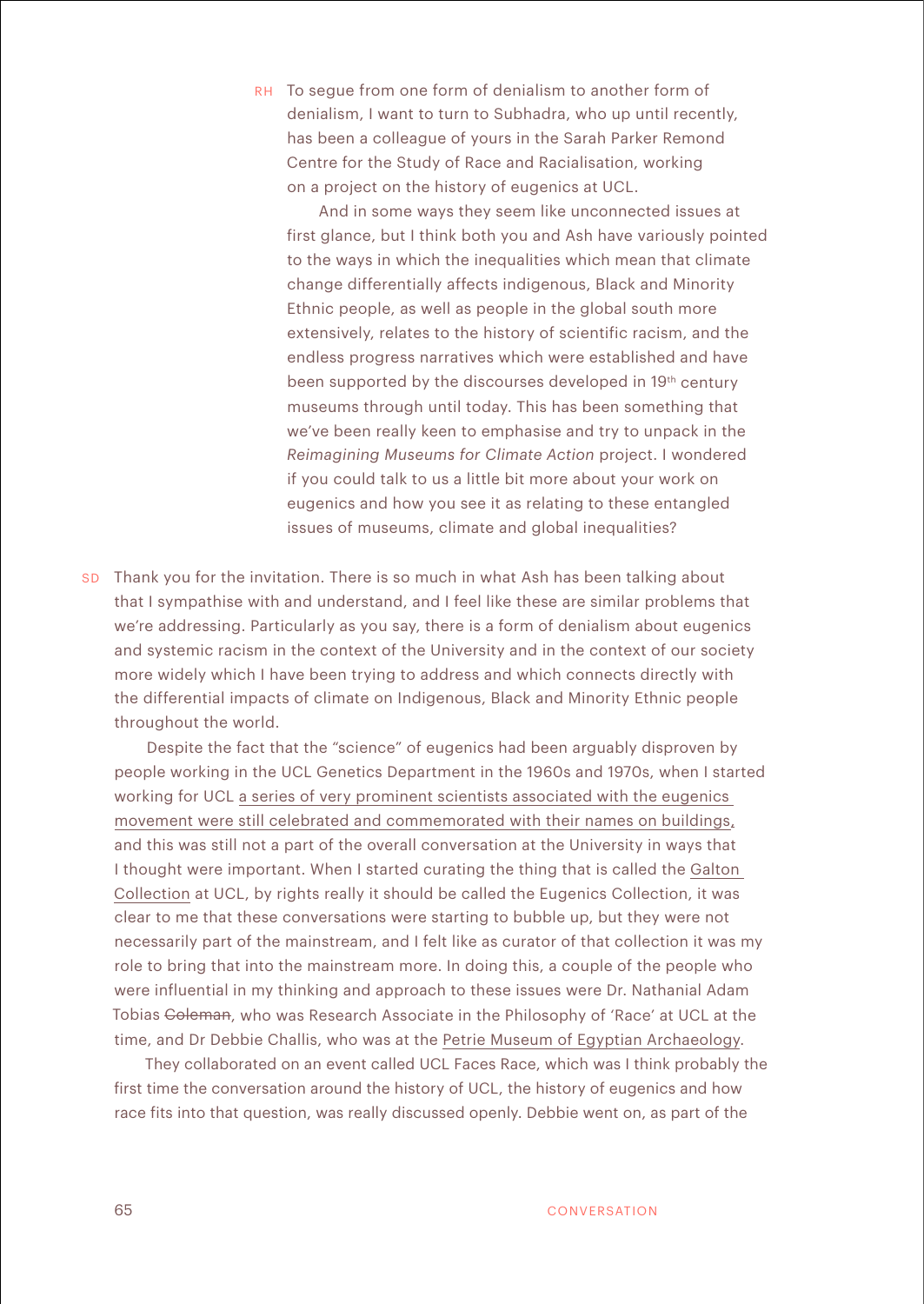research that she had been doing into the Golden Centenary in 2011, to publish a number of papers and [a monograph](https://www.bloomsbury.com/uk/archaeology-of-race-9781472587497/) about her research into the history of eugenics at UCL.

So I turned [one of those papers](https://www.archaeologybulletin.org/articles/10.5334/bha-556/) – which was to do with the famous archaeologist Flinders Petrie and his research relating skull size to the environment and all of those other hideous cultural materialist approaches to understanding ancient past – [into](https://www.ucl.ac.uk/culture/projects/bricks-mortals)  [an exhibition focusing on the buildings that were named after famous geneticists](https://www.ucl.ac.uk/culture/projects/bricks-mortals). Because as I said, to me this was a history that as a UCL student I had never heard, as a UCL member of staff, despite being curator of the Galton Collection, it was a story that I had not heard until I started working with the collection.

I felt like until we were all *au fait* with the history, and *au fait* with the language of it, we weren't going to be in a position to start to talk about things in meaningful equitable ways. Ash has very eloquently made the point that the climate crisis is a racist crisis, and I can appreciate that my saying that sounds almost like a cliché, but I don't think it's part of the mainstream discourse in the way that it should be.

So yes, to me addressing the history, speaking openly about the history and then acknowledging the crossovers is important. In the history of the environmentalist movement in the United States in the early twentieth century for example, [there are](https://www.newyorker.com/news/news-desk/environmentalisms-racist-history)  [significant connections with the eugenicist movement at the same time](https://www.newyorker.com/news/news-desk/environmentalisms-racist-history). People like Theodore Roosevelt, Madison Grant and Henry Fairfield Osborn, who are all considered to be key figures in the history of environmental conservation in the United States, all participated in the second International Eugenics Congress at the American Museum of Natural History in 1921. Madison Grant is the author of a book called *The Passing of the Great Race*, which is one of the most influential scientific racist works ever published. Without wanting to descend into a history lesson, all of these histories are combined and feed into systemic inequality today.

> RH Yes, it's interesting that you mention Theodore Roosevelt, because he is part of the back-story to the magical realist film *Elephant in the Room* which is part of the *Reimagining Museums for Climate Action* exhibition. The film begins with the diorama call ["The Alarm"](https://www.atlasobscura.com/places/african-elephants-diorama-american-museum-of-natural-history), which is a series of taxidermied and staged elephants in the Akeley Hall of African Mammals at the American Museum of Natural History, at least one of which was amongst the thousands of animals and birds which were shot on [an expedition](https://www.si.edu/object/auth_exp_fbr_EACE0006) that Roosevelt made to Africa at the start of the twentieth century.

The other point that you've made before is the way in which the eugenics story that begins at UCL, then makes its way out into the world and has [significant and long lasting global policy](https://www.makingdifference.org/)  [impacts](https://www.makingdifference.org/), resulting in the forced sterilisation of hundreds of thousands of Black, Indigenous and Minority Ethnic women, and also women that are perceived to be disabled or mentally ill or members of the "lower classes" throughout the world.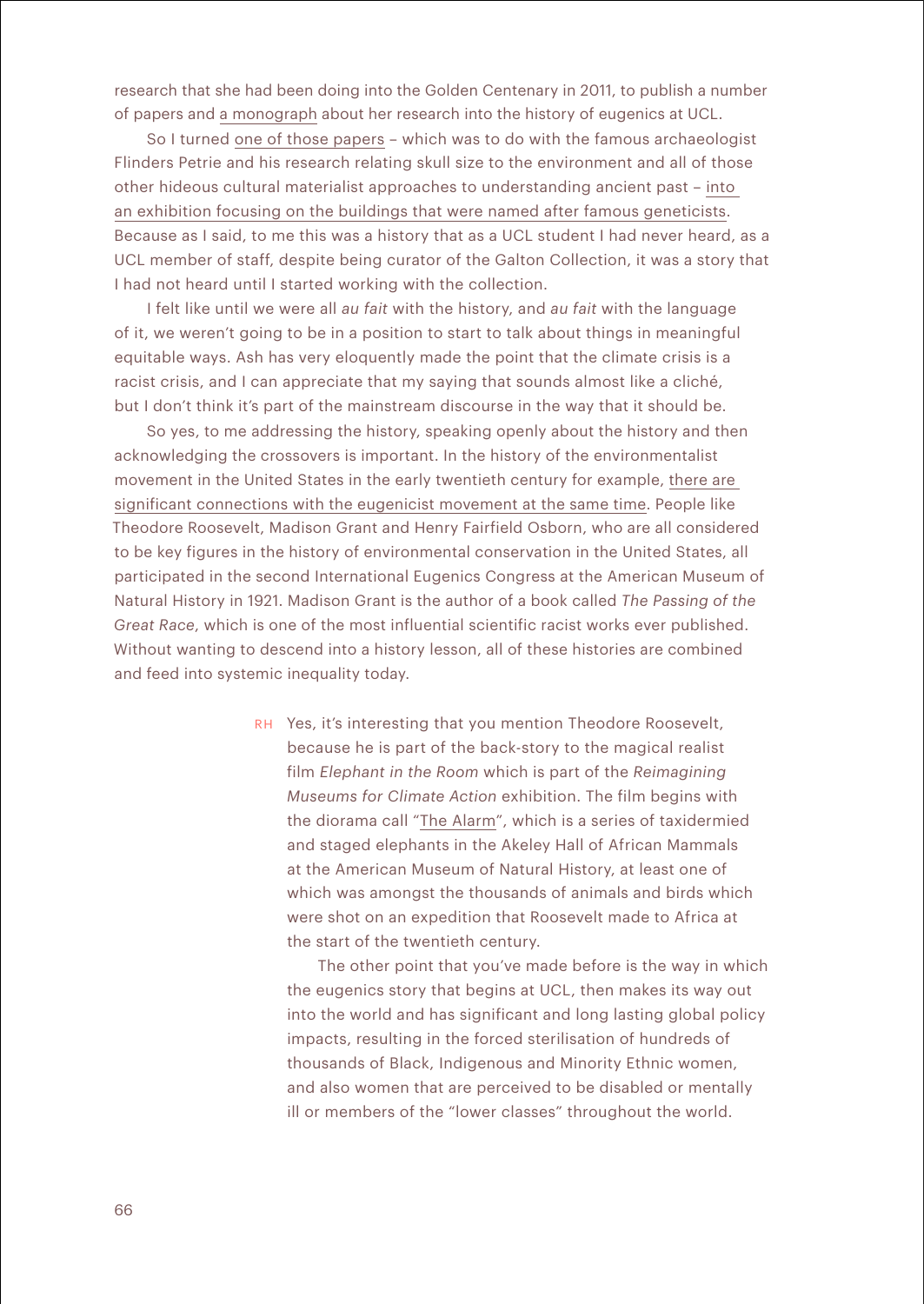- SD Entirely. If I take this opportunity to encourage your readers to look up the [sixth episode of my most recent podcast,](https://www.ucl.ac.uk/racism-racialisation/what-does-eugenics-mean-us#Episode%25206) which is called "What Does Eugenics Mean to Us?", where I'm in conversation with Paige Patchin from the Sarah Parker Remond Centre, and also Kate Law and Kalpana Wilson, all of whom do research into this area. We talk in a lot of detail about this idea of the population question – which can take us through straight back to Madison Grant in the early twentieth century – the idea that the population of the planet is stretching, that there are huge numbers of people and that somehow it is the responsibility of those Black and brown people whose populations are growing exponentially and in other ways which are put forward in rather fearful language. It belies really a lot of this history of eugenics, of racism and of course the general, extractivist, capitalist imbalance in the way that Ash was talking about. So yes, eugenics is a fundamental part of this history which is still going on in the policing of women's bodies in terms of reproductive injustice. Those two things come together very firmly in the context of this conversation.
- HM I wanted to ask you to talk a little bit, Subhadra, about another activist group, which is Museum Detox. Could you tell us a little bit about the group and the work they've been doing?
	- SD I am a founder member of [Museum Detox,](https://www.museumdetox.org/) which I think is just a fancy way of saying I was there at the first meeting, which is quite a while ago now. Museum Detox is a network for museum and heritage professionals from Black, Asian and Minority Ethnic backgrounds and together we provide each other solidarity and support, and activism in the field more widely. A lot of the work that we do is for each other in terms of being a space of mutual support and holding each other up.

While we are a substantial group now – I think there's more than 200 members – it's definitely the case that a lot of people who are members of the network are very much going to be the only Black and Minority Ethnic people working in their organisations. To give an example of the organisation that I've just left, UCL Culture is an organisation of about 60 people, and depending on how you counted, two of us were people of colour.

While there is greater diversity across gender and across sexuality within the museums and heritage sector, I think it is very telling that representation in the heritage and the museum workforce is so particularly biased in favour of white people. Obviously, that is part of a bigger set of issues to do with representation and the pay gap. But again, the fact that we are not in the room and that our voices are not being heard when it comes to telling these histories, but also when it comes to addressing the systemic inequalities, is a problem.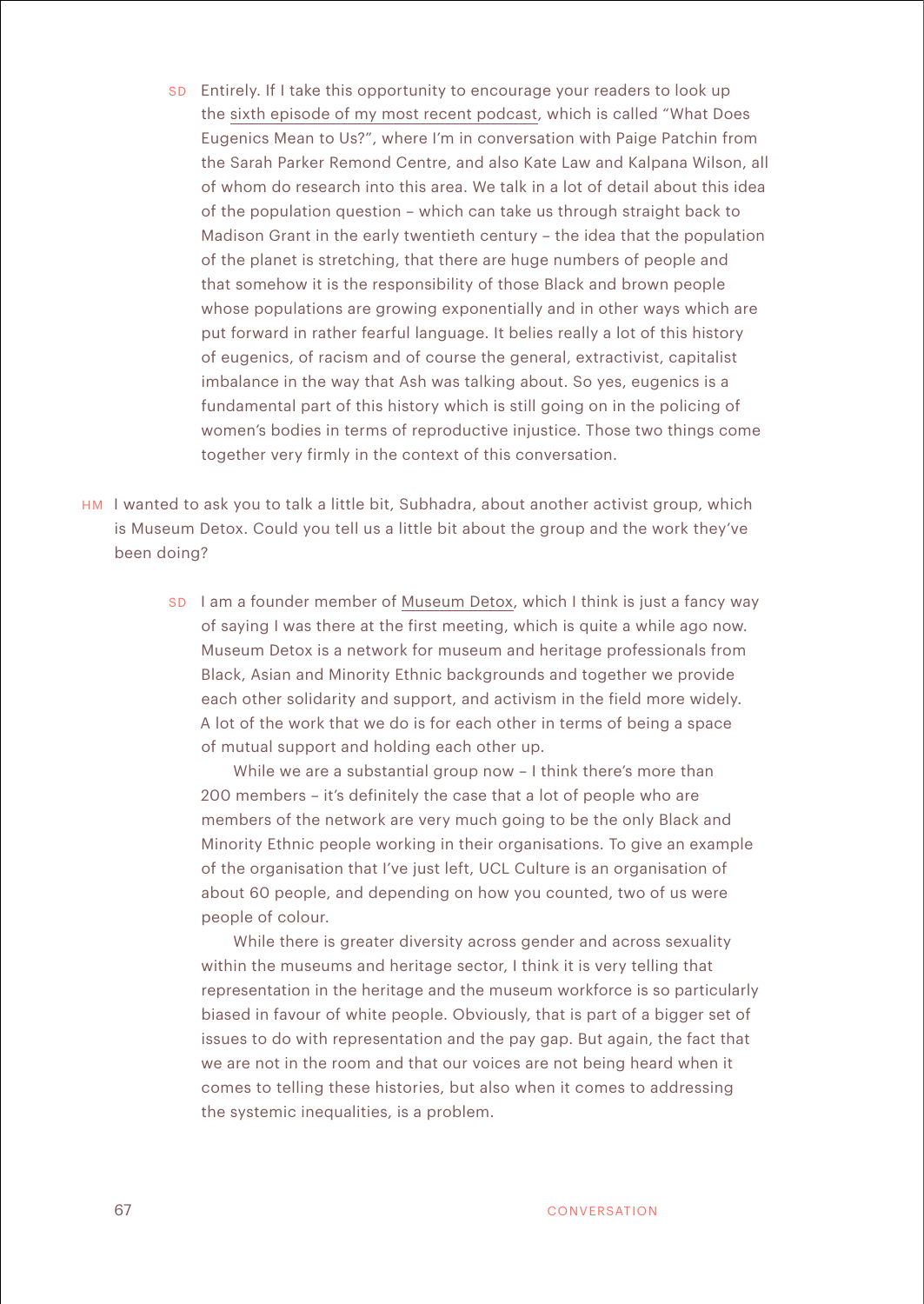So, a lot of the work that Museum Detox is doing is internally within the group to support its own members, but also externally in terms of say, Twitter campaigns and various other social media activity. Detox does the work of holding large organisations, particularly the national museums, to account in terms of addressing how diverse their workforce is. But also, how diverse and how critical is the work that they're doing within the sector, including when it comes to addressing things like the climate crisis.

- RH I wondered whether it might be relevant for us to talk about Black Lives Matter and the impact that it's had on the public discussion around histories of race and racialisation and the ways in which they are related to ongoing, systemic forms of racism. And I wondered how you've both seen these discussions impacting on discussions of history and its relationship, in Ash's case to the discourse around climate justice, and in Subhadra's case to the discourses around museums.
- SD So much of the discourse around statues, particularly statues coming down fallism – what to do with statues, etc. in the UK has been framed as a question to do with heritage rather than a question to do with political equality and social injustice. So much of the argument is nonsense co-opted about what to do with these things, when the answer is very clearly obviously pull them down and put them in the sea and leave them there.

As poignant as the current [redisplay of Colston in Bristol](https://www.theguardian.com/uk-news/2021/jun/04/toppled-edward-colston-statue-display-bristol-blm-protests-exhibition) is, to me there was an argument for leaving him in Bristol Harbour for quite a longer period of time than he actually was. Because essentially what you've had there is the state retrieving its property and then reappropriating it in the context of a heritage organisation, which is still blanket covering the wider issues to do with systemic injustice. The reason for pulling down that statue was not to create a new museum piece, the reason for pulling down that statue was to highlight histories of and continuing social injustice.

- RH Ashish, what has been the impact of Black Lives Matter on your work with Wretched of the Earth? Was there any sense of last summer's events taking focus away from the climate conversation?
- AG We felt that, as a result of the open letter, people started talking about the intersection of race and climate in a different way. People also started appropriating the phrase "climate justice". We broke through some kind of barrier because people that meant something very different from what we meant by climate justice felt that there was political capital to be accrued in using the same words, which is always an indication that you've ruffled feathers. One of the things that we did in the open letter, that I think was